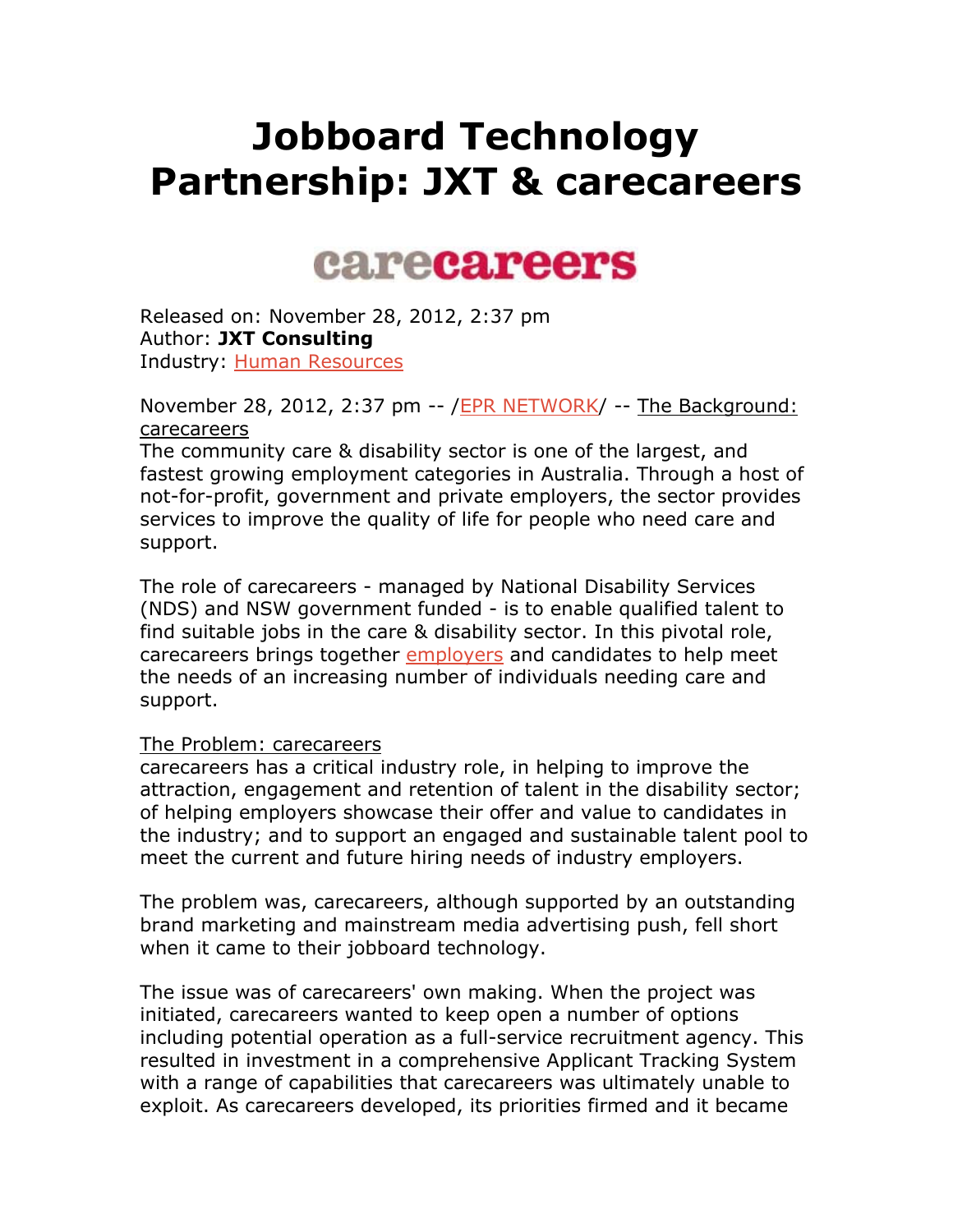clear that what was needed most was software that enabled carecareers to match the service of the best job sites on the market.

#### The Solution: JXT

As a result, carecareers engaged JXT to provide a new jobboard platform. Through a complete integration with carecareers' existing website, including applicant tracking, JXT have introduced bestpractice jobboard technology to carecareers.

What does this mean for the community care & disability sector?

- More clients are able to feature roles in the carecareers portal as the process has been vastly simplified

- carecareers can own their jobboard URL (rather than it remaining with the jobboard provider) which means the roles are highly optimised for search engines

- Better SEO of roles, means greater exposure for clients with quality candidates coming through

- Better SEO also means candidates are able to more effectively find the right jobs for them

- Google recently announced that over 20% of jobseekers use mobile to search for jobs: carecareers can now capitalise on this search behaviour. Previously, the carecareers site wasn't optimised for mobile

- carecareers' hiring process is now optimised for social media: another critical environment to capture the attention of existing industry employees, and newcomers to the care & disability industry

- A true industry jobboard has been born: due to the 'open' nature of JXT's jobboard software, the carecareers platform is now available for a broader scope of potential industry employers to advertise roles

#### The Feedback: carecareers

With the implementation of JXT's technology, carecareers can see the potential scope for broadening their industry reach to more employers, more candidates.

'This is an exciting move for the care & disability industry. JXT's jobboard platform has opened up our services to more employers,